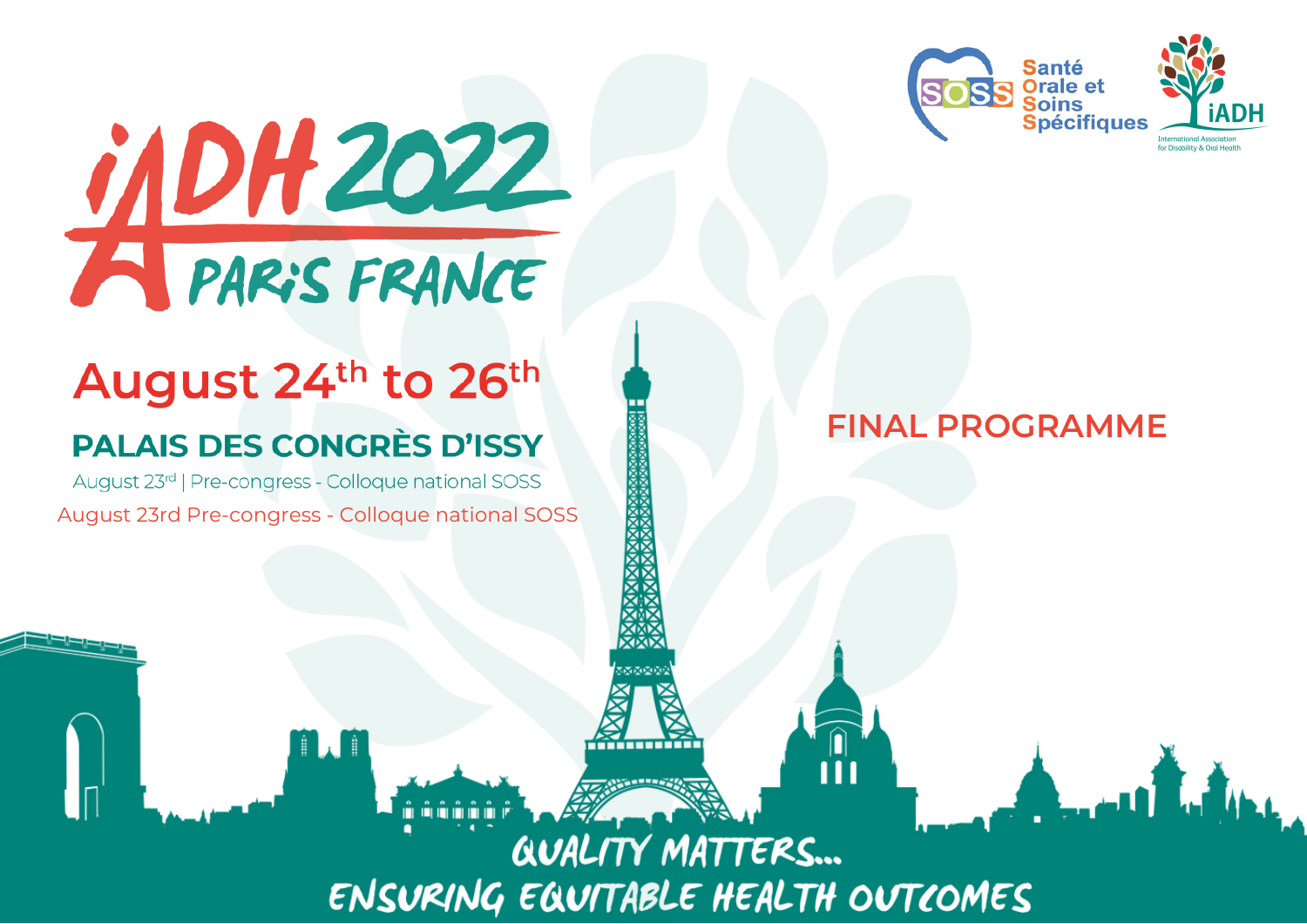|               | TUESDAY, 23rd AUGUST - PRE-CONGRESS            |                                                                       |                                                                  |                                        | 2112022<br><b>PARIS FRANCE</b>      |                                   |                                        |
|---------------|------------------------------------------------|-----------------------------------------------------------------------|------------------------------------------------------------------|----------------------------------------|-------------------------------------|-----------------------------------|----------------------------------------|
|               | <b>ROOM1</b>                                   | <b>ROOM2</b>                                                          | <b>ROOM 3</b>                                                    | <b>ROOM 4</b>                          | <b>ROOM 5</b>                       | <b>ROOM 6</b>                     | <b>ROOM7</b>                           |
| 08:00 - 08:30 | Registration SOSS and PRECONGRESS Registration |                                                                       |                                                                  |                                        |                                     |                                   |                                        |
| 08:30 - 09:00 | <b>SOSS WELCOME CEREMONY</b>                   |                                                                       |                                                                  |                                        |                                     |                                   |                                        |
| 09:00 - 10:30 |                                                |                                                                       | <b>PRE-CONGRESS1</b>                                             | <b>PRE-CONGRESS 2</b>                  | <b>PRE-CONGRESS 3</b>               | <b>PRE-CONGRESS 4</b>             |                                        |
|               | <b>SOSS CONGRESS</b><br>in French              |                                                                       | Treatment<br>planning in SCD                                     | Sedation in SCD                        | Rare disorders<br>symposium         | Von Willebrands<br><b>Disease</b> |                                        |
| 10:30 - 11:00 |                                                |                                                                       |                                                                  | Coffee break / Visit of the exhibition |                                     |                                   |                                        |
| 11:00 - 12:30 | <b>SOSS CONGRESS</b><br>in French              |                                                                       | <b>PRE-CONGRESS1</b>                                             | <b>PRE-CONGRESS 2</b>                  | <b>PRE-CONGRESS 3</b>               | <b>PRE-CONGRESS 4</b>             |                                        |
|               |                                                |                                                                       | Treatment<br>planning in SCD                                     | Sedation in SCD                        | Rare disorders<br>symposium         | Von Willebrands<br><b>Disease</b> |                                        |
| 12:30 - 13:30 |                                                |                                                                       |                                                                  | Lunch break / Visit of the exhibition  |                                     |                                   |                                        |
| 13:30 - 15:00 |                                                |                                                                       | <b>PRE-CONGRESS1</b>                                             | <b>PRE-CONGRESS 2</b>                  | <b>PRE-CONGRESS 3</b>               | <b>PRE-CONGRESS 5</b>             |                                        |
|               | <b>SOSS CONGRESS</b><br>in French              | <b>SOSS CONGRESS</b><br>in French                                     | Treatment<br>planning in SCD                                     | Sedation in SCD                        | Rare disorders<br>symposium         | Haemoglobinopathy                 | <b>IADH COUNCIL</b><br><b>MEETING*</b> |
| 15:00 - 15:30 | Coffee break / Visit of the exhibition         |                                                                       |                                                                  |                                        |                                     |                                   |                                        |
| 15:30 - 17:00 |                                                |                                                                       | <b>PRE-CONGRESS1</b>                                             | <b>PRE-CONGRESS 2</b>                  | <b>PRE-CONGRESS 3</b>               | <b>PRE-CONGRESS 5</b>             |                                        |
|               | <b>SOSS CONGRESS</b><br>in French              | <b>SOSS CONGRESS</b><br>in French                                     | Treatment<br>planning in SCD                                     | Sedation in SCD                        | Rare disorders<br>symposium         | Haemoglobinopathy                 | <b>IADH COUNCIL</b><br>MEETING*        |
| 17:00 - 18:00 | <b>SOSS</b><br><b>GENERAL ASSEMBLY*</b>        |                                                                       |                                                                  |                                        |                                     |                                   |                                        |
| 17:00 - 21:00 |                                                | Registration iADH & Welcome cocktail** (included in registration fee) |                                                                  |                                        |                                     |                                   |                                        |
|               | *Invitation only                               |                                                                       | ** Cocktail included in registration fee but please pre-register |                                        | <b>SCD = Special Care Dentistry</b> |                                   |                                        |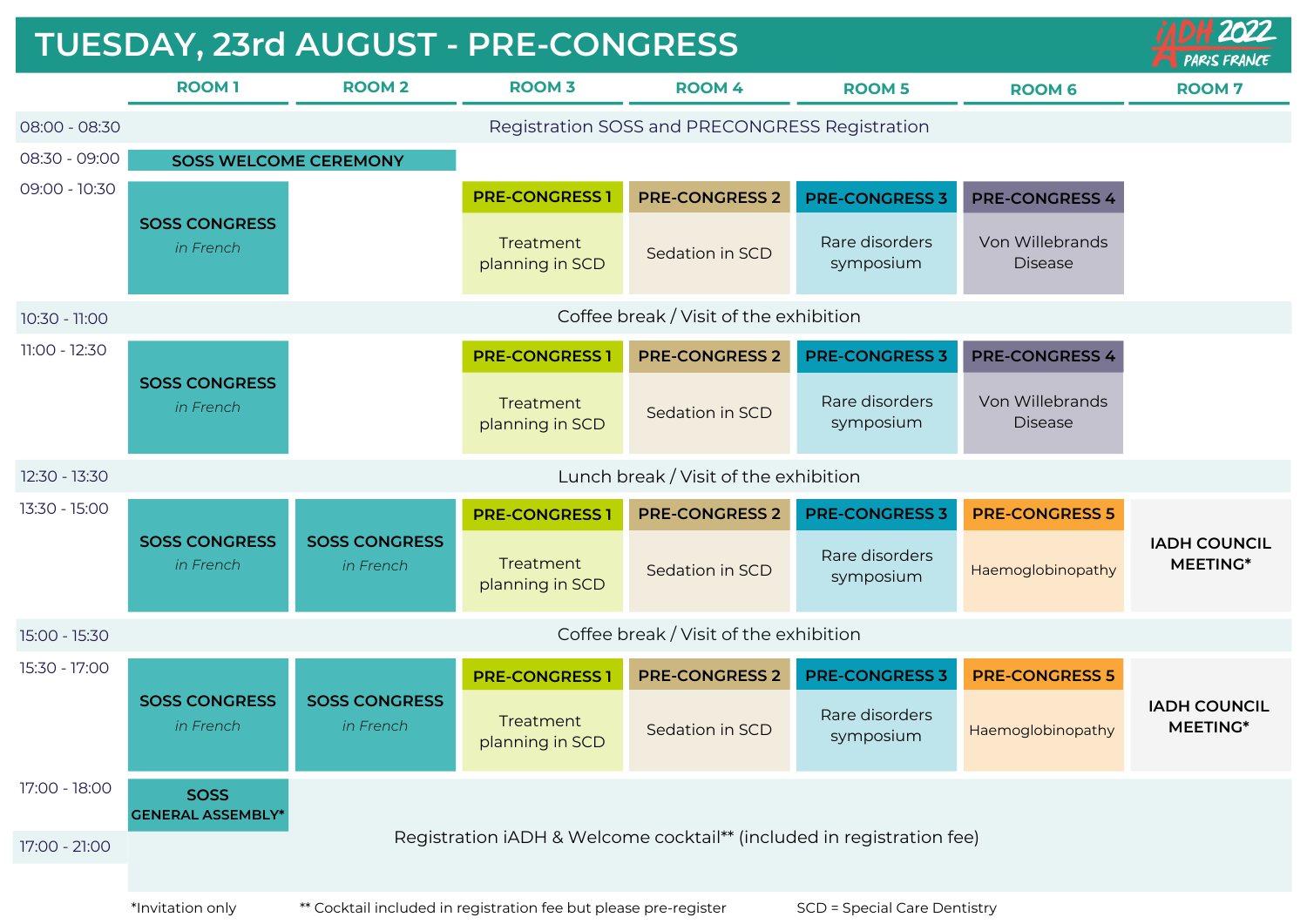### **WEDNESDAY, 24th AUGUST - iADH CONGRESS**

|               | <b>ROOM1</b>                                                                          | <b>ROOM 2</b>                           | <b>ROOM 3</b>                                   | <b>ROOM 4</b>                                            |  |
|---------------|---------------------------------------------------------------------------------------|-----------------------------------------|-------------------------------------------------|----------------------------------------------------------|--|
| 08:00 - 08:30 |                                                                                       | Registration iADH                       |                                                 |                                                          |  |
| 08:30 - 09:15 | <b>WELCOME CEREMONY</b>                                                               |                                         |                                                 |                                                          |  |
| 09:15 - 10:00 | <b>KEY SPEECH</b><br>Quality matters - defining<br>quality of care<br>Philippe Aubert |                                         |                                                 |                                                          |  |
| 10:00 - 10:30 | Coffee break / Visit of the exhibition                                                |                                         |                                                 |                                                          |  |
| 10:30 - 12:00 | <b>SEMINAR1</b>                                                                       | <b>SEMINAR 2</b>                        |                                                 |                                                          |  |
|               | Aiming for Equitable Oral Health<br>Services around the World                         | Communication in SCD                    | <b>ORAL PRESENTATIONS</b><br>Accepted abstracts | <b>POSTER PRESENTATIONS</b><br><b>Accepted abstracts</b> |  |
| 12:00 - 13:30 | Lunch break / Visit of the exhibition                                                 |                                         |                                                 |                                                          |  |
| 13:30 - 15:30 | <b>SEMINAR 3</b><br><b>Successful Ageing</b>                                          | <b>SEMINAR 4</b><br>Orthodontics in SCD | <b>ORAL PRESENTATIONS</b><br>Accepted abstracts | <b>POSTER PRESENTATIONS</b><br><b>Accepted abstracts</b> |  |
| 15:30 - 16:00 | Coffee break / Visit of the exhibition                                                |                                         |                                                 |                                                          |  |
| 16:00 - 17:00 | <b>KEY SPEECH 2</b><br>Advocacy and<br>how to make change<br>Allen Wong               |                                         |                                                 |                                                          |  |
| 19:30 - 22:30 | Optional Get-Together - drinks and dinner*                                            |                                         |                                                 |                                                          |  |

 $2022$ 

**PARIS FRANCE**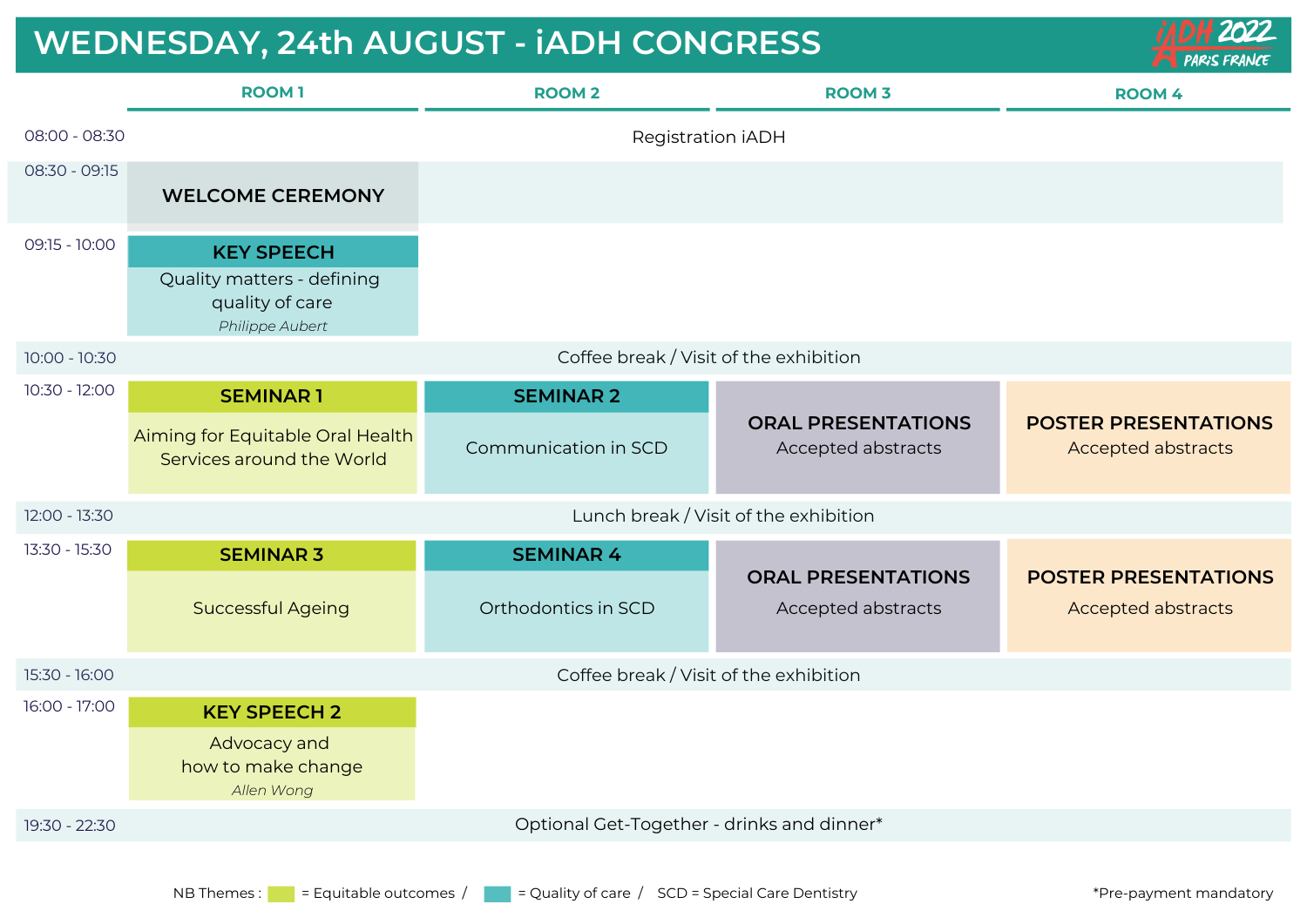#### **THURSDAY, 25th AUGUST - iADH CONGRESS**



|                 | <b>ROOM1</b>                                                                  | <b>ROOM 2</b>                                           | <b>ROOM 3</b>                                          | <b>ROOM 4</b>                                                                  |  |  |
|-----------------|-------------------------------------------------------------------------------|---------------------------------------------------------|--------------------------------------------------------|--------------------------------------------------------------------------------|--|--|
| 08:30 - 09:15   | <b>KEY SPEECHES 3</b>                                                         | <b>SEMINAR 5</b>                                        |                                                        |                                                                                |  |  |
| 09:15 - 10:00   | WHO Equitable outcomes                                                        | <b>Behaviour shaping</b><br><b>IADR DASCR SCD group</b> |                                                        |                                                                                |  |  |
|                 | Benoit Varenne - WHO Oral Health Lead<br>Darryl Barrett - WHO Disability Lead | <b>SEMINAR 6</b>                                        | <b>ORAL PRESENTATIONS</b>                              | <b>POSTER PRESENTATIONS</b>                                                    |  |  |
|                 |                                                                               | Oral health promotion in SCD                            | Accepted abstracts                                     | <b>Accepted abstracts</b>                                                      |  |  |
| $10:00 - 10:30$ | Coffee break / Visit of the exhibition                                        |                                                         |                                                        |                                                                                |  |  |
| $10:30 - 12:00$ | <b>SEMINAR 7</b>                                                              | <b>SEMINAR 8</b>                                        | <b>COMPETITION</b>                                     | <b>COMPETITION</b><br><b>POSTER PRESENTATIONS</b><br><b>Selected abstracts</b> |  |  |
|                 | <b>Understanding Inequalities</b><br>in SCD                                   | The Airway and Disability                               | <b>ORAL PRESENTATIONS</b><br><b>Selected abstracts</b> |                                                                                |  |  |
| 12:00 - 13:30   | Lunch break / Visit of the exhibition                                         |                                                         |                                                        |                                                                                |  |  |
| 13:30 - 15:30   | <b>SEMINAR 9</b>                                                              | <b>SEMINAR 10</b>                                       | <b>COMPETITION</b>                                     |                                                                                |  |  |
|                 | <b>Building bridges in Asia</b><br><b>AADOH</b>                               | Reaching Out / Outreach in SCD                          | <b>ORAL PRESENTATIONS</b><br>Selected abstracts        | <b>POSTER PRESENTATIONS</b><br><b>Accepted abstracts</b>                       |  |  |
| 15:30 - 16:00   | Coffee break / Visit of the exhibition                                        |                                                         |                                                        |                                                                                |  |  |
| 16:00 - 17:00   | <b>İADH GENERAL ASSEMBLY</b><br>and Competition Awards<br>Ceremony            |                                                         |                                                        |                                                                                |  |  |
| 19:30 - 22:30   | FREE EVENING                                                                  |                                                         |                                                        |                                                                                |  |  |